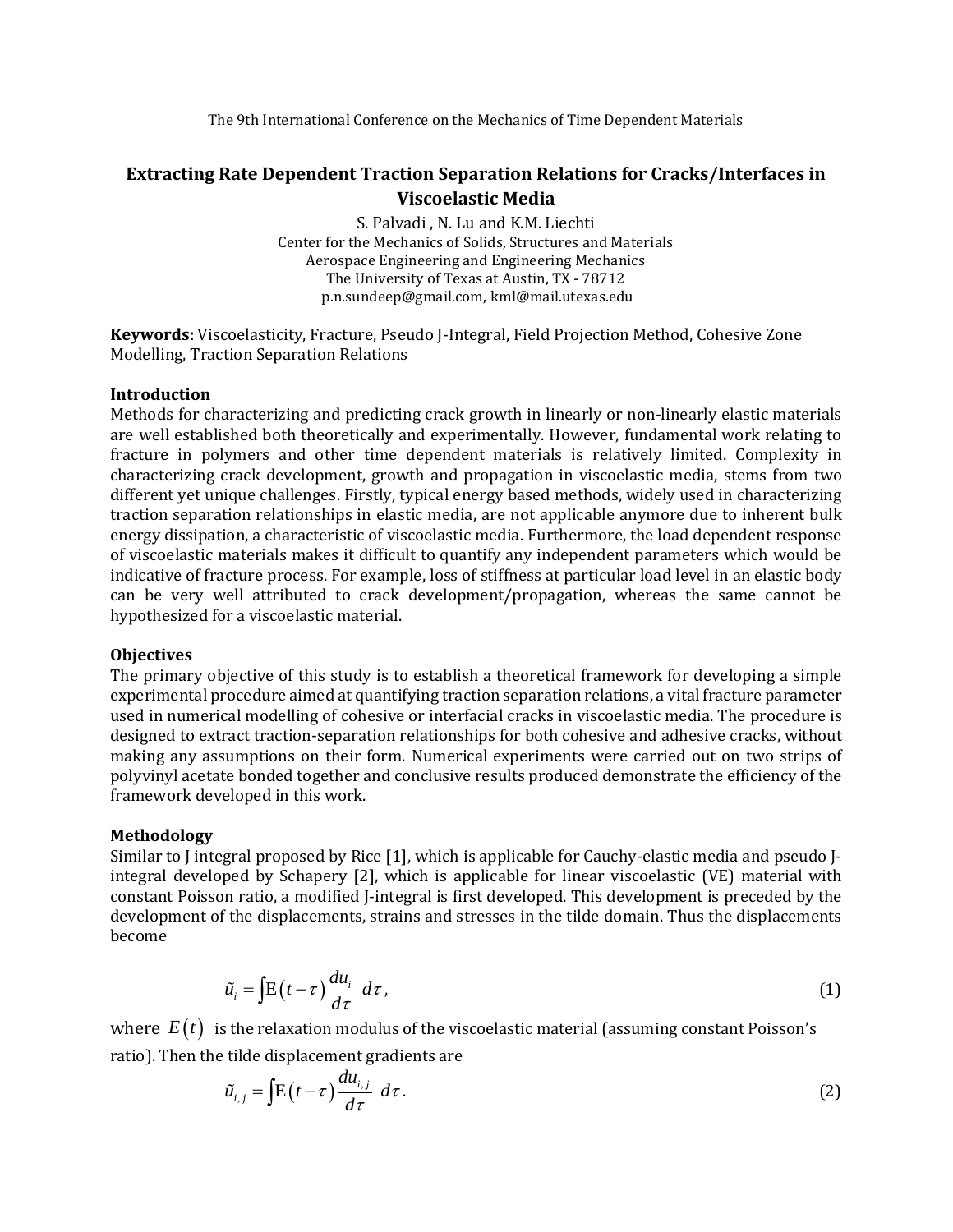The strain-displacement relationship is given by

$$
\tilde{\varepsilon}_{ij} = \frac{1}{2} \left( \tilde{u}_{i,j} + \tilde{u}_{j,i} \right)
$$
\n(3)

The stresses are the actual stresses, so that equilibrium in the absence of body forces and tractions remain as

$$
\sigma_{ij,j} = 0 \text{ and } T_i = \sigma_{ij} n_j. \tag{4}
$$

The constitutive relationship between these stresses and the strains in the tilde domain are equivalent to the stress-strain relationship of an elastic medium with  $E = 1$  with a Poisson's ratio that is the same as that of the viscoelastic medium. To further elucidate, applying this transformation to the actual displacements, while maintaining the stresses as before, converts the problem of solving linear viscoelasticity problems to problems of linear elasticity. Given these transformed quantities in conjunction with the actual stresses, a J-integral in the tilde domain can be developed as

$$
\tilde{J} = \oint T_i \frac{d\tilde{u}_i}{dx} ds - \oint \tilde{W} dy,
$$
\n(5)

where

$$
\tilde{W} = \frac{\sigma_{11}^2}{2} + \frac{\sigma_{22}^2}{2} + (1 + \nu)\sigma_{12}^2 - \nu\sigma_1\sigma_2
$$
\n(6)

and  $\nu$  is the Poissons ratio. This development maintains the path independence property exhibited by Rice's J-integral. To articulate, the *J*-integral evaluated on any closed path in the viscoelastic media defined here will be zero. Although the  $J$  -integral equation provides us with means to determine any traction-tilde displacement relation that exists at a crack or an interface, the equation itself, in its base form (5), cannot be used to extract traction-separation relations, without making any assumptions on the form of  $T_i$ - $\tilde{u}_i$  relationship. This warrants the development of modified field projection method, an idea similar to the 'Field Projection Method' [3] developed for extracting the functional form of tractions in elastic media.

The core premise of field projection method lies in the applicability of Betti's reciprocity theorem for elastic medium. As the tilde transformation renders the viscoelastic problem to an elastic problem, the field projection method can be modified to enable the extraction of traction-separation relations in viscoelastic media.

To begin with, a new quantity 
$$
\tilde{J}^{\text{int}}
$$
 is defined as follows  
\n
$$
\tilde{J}^{\text{int}} = \tilde{J}(S + \hat{S}) - \tilde{J}(S) - \tilde{J}(\hat{S}),
$$
\n(7)

where  $S\Big[\sigma_{_{\alpha\beta}}, \tilde{u}_{_{\alpha,\beta}}\Big]$  and  $\hat{S}\Big[\sigma_{_{\alpha\beta}}, \tilde{u}_{_{\alpha,\beta}}\Big]$  are two admissible fields obtained when actual tractionseparation relationship and a probe traction-separation field are respectively present in the cohesive zone. Using the definitions of  $\widetilde{J}$  and  $\widetilde{J}^\text{int}$  on a closed contour we obtain:

definitions of J and 
$$
J^{\text{m}}
$$
 on a closed contour we obtain:  
\n
$$
\int T_i \tilde{u}_1 dx + \int f_1 \tilde{U}_i dx = \left[ \oint W^{int} dy \right],
$$
\n(8)

physical problem and  $f_i$ ,  $\tilde{u}'_i$  correspond to those in the test problem.

Chebyshev orthogonal polynomials  $\phi_i$  are used in test functions in equation (8) in the form  $T = a_i \phi_i$ <br>and  $u = b_i \phi_i$ . This allows a system of equations<br> $a_n \int \phi^n u'_i dx + a_{n-1} \int \phi^{n-1} u'_i dx + ... a_0 \int u'_i dx + b_n \int f_i \phi'^n dx + b_{n-1} \int f_i \phi$ and  $u = b_i \phi_i$ . This allows a system of equations

where 
$$
\tilde{T}
$$
,  $\tilde{U}'$  corresponds to traction and tilde-displacement perpendicular to the interface in the physical problem and  $f_i$ ,  $\tilde{u}'_i$  correspond to those in the test problem.  
Chebyshev orthogonal polynomials  $\phi_i$  are used in test functions in equation (8) in the form  $T = a_i \phi_i$  and  $u = b_i \phi_i$ . This allows a system of equations  

$$
a_n \int \phi^n u'_i dx + a_{n-1} \int \phi^{n-1} u'_i dx + ... a_0 \int u'_i dx + b_n \int f_i \phi'^n dx + b_{n-1} \int f_i \phi'^{n-1} dx + ... b_0 \int f_i \phi'^0 dx = \left[ \oint W^{\text{int}} dy \right]
$$
 (9) to be obtained for the  $a_i$ ,  $b_i$  and therefore the traction and tide-separation.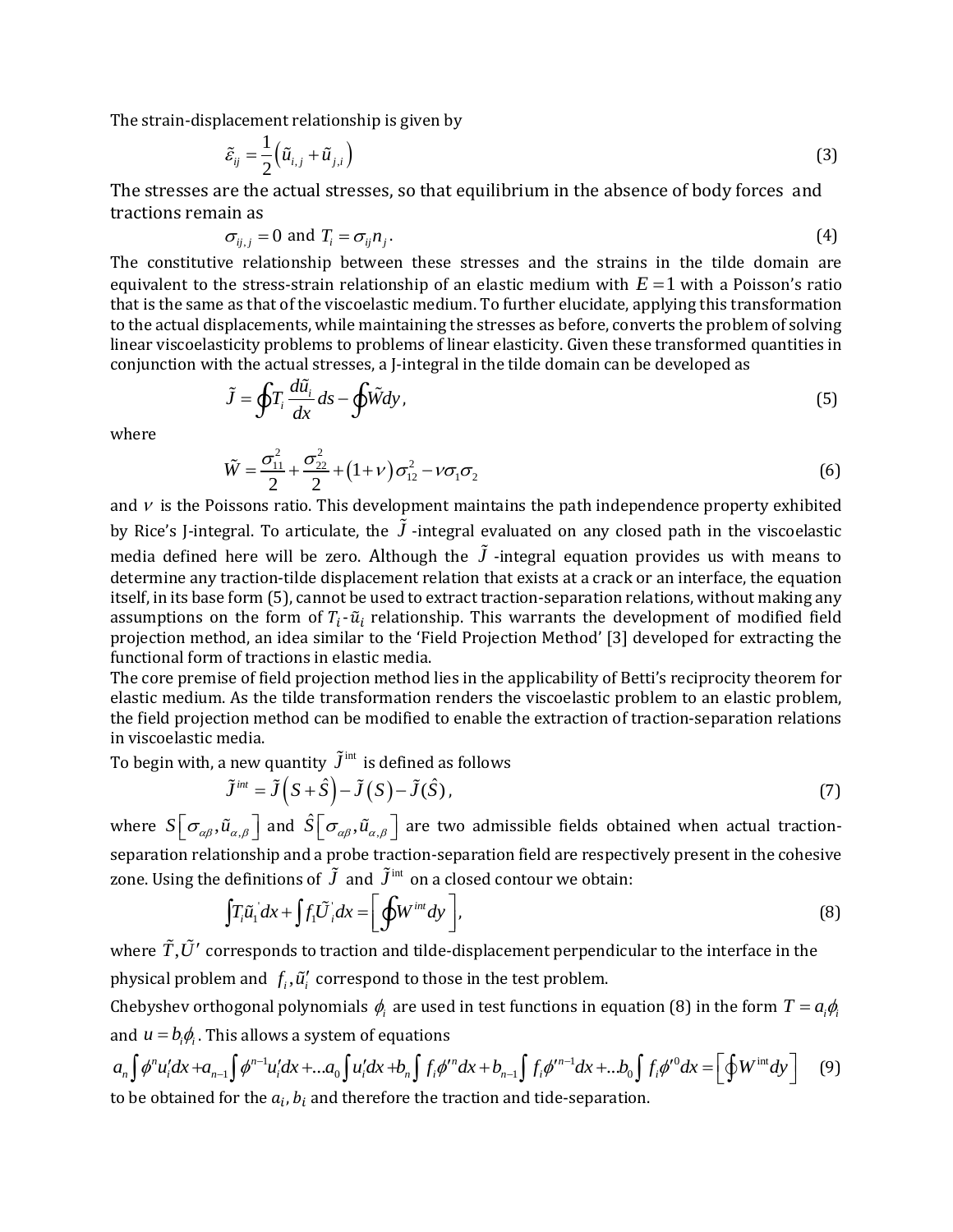#### **Results and analysis**

Owing to the theoretical nature of this work at this time, numerical experiments were carried out using ABAQUS and other custom built finite element codes first to validate equations (5) and (8) and

eventually use (9) to determine the input traction-separation relation. The problem considered is one that is being considered for the experimental phase of this work; a clamped strip with a semi-infinite crack (Fig. 1). The relaxation modulus assigned to the strip specimen (see insert to Fig. 2) was chosen to mimic polyvinyl acetate's (PVAc) three orders of magnitude drop in modulus in a finite time. A linear-exponential decay type traction-separation relation represents the fracture characteristics of the material along the crack plane or interface. The boundary value problem was solved by ABAQUS. The closed contour chosen to evaluate equation (5) is marked



blue in Figure 1 and the terms  $\oint T_i \frac{d\tilde{u}_i}{dx}$  $\frac{du_i}{dx}$ ds and  $\oint \widetilde{W} dy$  are marked as LHS and RHS and plotted with time as shown in figure 2.



Figure 2: Plot of LHS/RHS in (5) to validate  $J$ . The insert represents the relaxation modulus of PVAc.

As shown in Figure 2, the fact that the RHS and LHS are the same validates the claim that *J* for viscoelastic media. Furthermore, in order to validate equation (8), a test problem was constructed with its geometry coinciding with the contour chosen to evaluate  $J$  in which a series of Chebyshev polynomials of first kind were applied in place of the actual traction distribution. For each polynomial, the quantity  $\int T_i \tilde{u}_1' dx + \int f_1 \tilde{U'}_i dx$  (LHS) and quantity  $\left[\oint W^{int} dy\right]$  (RHS) were computed and plotted as shown in Figure 3 below: